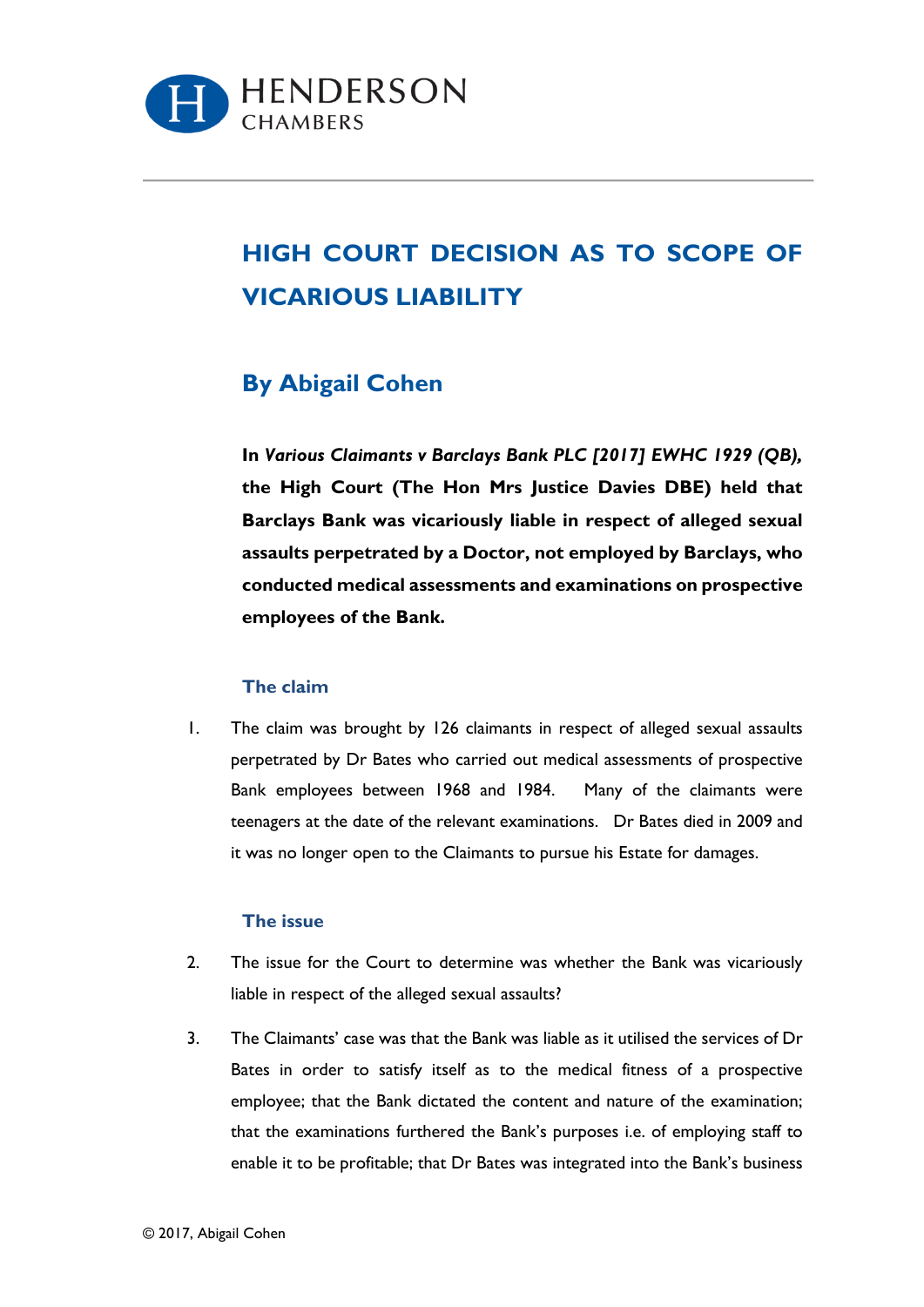

as he carried out examinations on all prospective employees in the region over the relevant period and that the Claimants had no choice other than to undergo an examination with Dr Bates if they wished to secure employment.

4. The Defendant Bank's case was that Dr Bates was a self-employed independent contractor liable for his own acts. He conducted examinations in his own home as part of his practice, which involved seeing other patients, and he controlled his own work.

# **Vicarious liability; the two stage test**

- 5. Having conducted a review of the authorities on vicarious liability and how the jurisprudence has developed and evolved, the Court agreed that whether or not vicarious liability exists in a particular case involves a two stage test:
	- 1) Is the relevant relationship one of employment or "akin to employment"
	- 2) If so, was the tort sufficiently closely connected with that employment or quasi employment?
- 6. When considering the first stage the five policy criteria identified by Lord Phillips in Catholic Child Welfare Society [2012] UKSC 56 and *Cox v Ministry of Justice* [2016] UKSC 10 are relevant:
	- (i) The employer is more likely to have the means to compensate the victim than the employee and can be expected to have insured against that liability;
	- (ii) The tort will have been committed as a result of activity being taken by the employee on behalf of the employer;
	- (iii) The employee's activity is likely to be part of the business activity of the employer;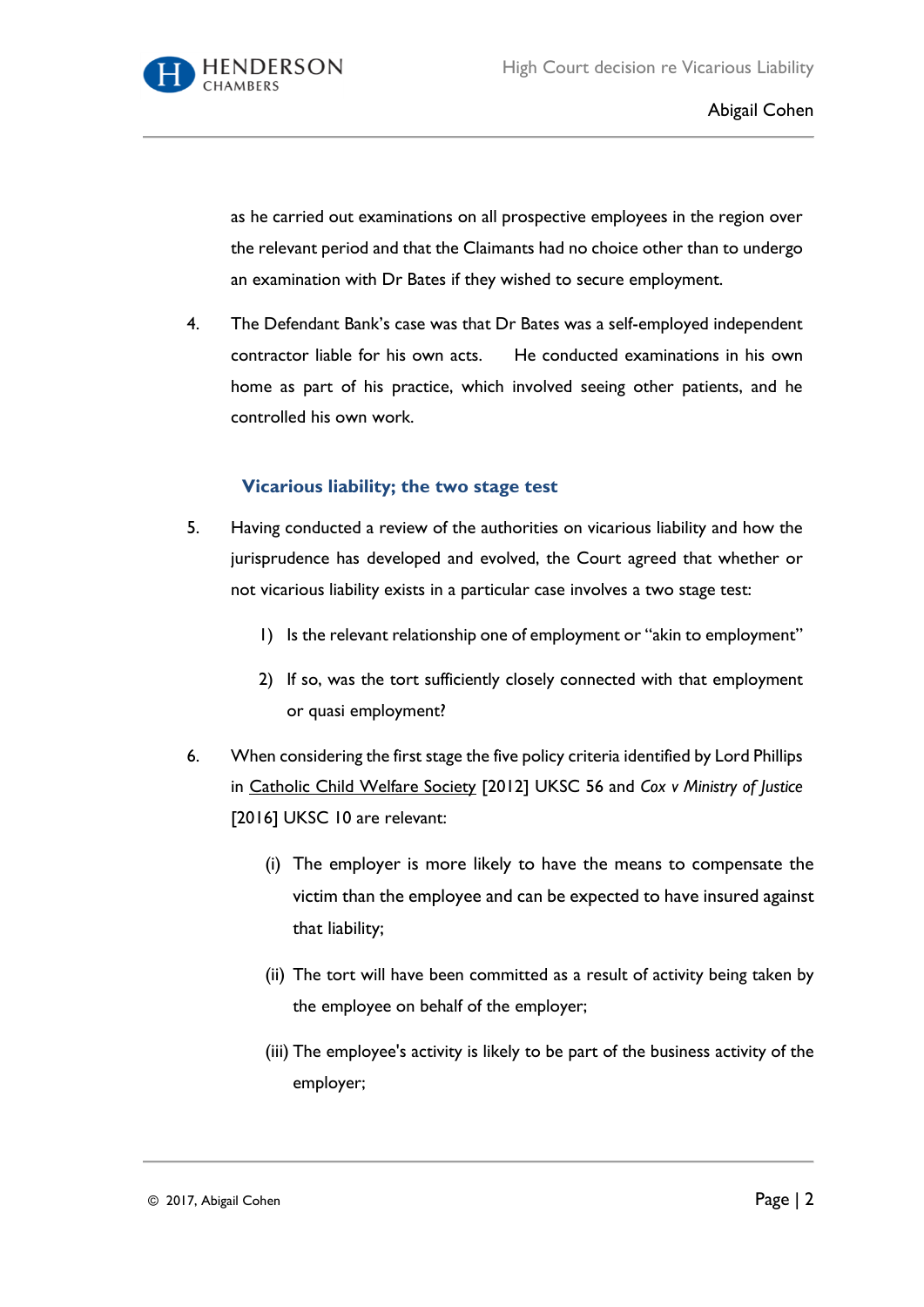

- (iv) The employer, by employing the employee to carry on the activity will have created the risk of the tort committed by the employee;
- (v) The employee will, to a greater or lesser degree, have been under the control of the employer.
- 7. Factors (i) and (v) above are not, the Court confirmed, as significant as factors (ii), (iii) and (iv).

# **Applying the test; Was the Bank vicariously liable?**

- 8. As to Stage 1, the Court considered these five factors. As to (i) it was plain that the Claimants' only recourse was against the Bank – the Dr's Estate having already been distributed – and that the Bank had the means to meet the claims.
- 9. As to factor (ii) the Court considered it important that applicants to the Bank had to see Dr Bates in order to satisfy the Bank of medical fitness and secure employment. There was no choice as to which Dr to see and the Bank made the arrangements for the examination. Dr Banks completed a medical report headed with the Bank's logo. Taking all these matters into account the Court determined that the examinations performed by Dr Bates were performed on behalf of the Bank and for its benefit.
- 10. As to factor (iii) the Court concluded that the medical assessment enabled the Bank to satisfy itself that an employee was physically suitable for the role and that without its workforce the Bank could not function. The assessment was not for the benefit of the employee. Dr Bates, the Court said, was acting for the benefit of the Bank and in doing so was an integral part of the business activity of the Bank.
- 11. As to factor (iv) the Court considered that the Bank did create the risk of the tort being committed. The Bank directed the Claimants – many of whom were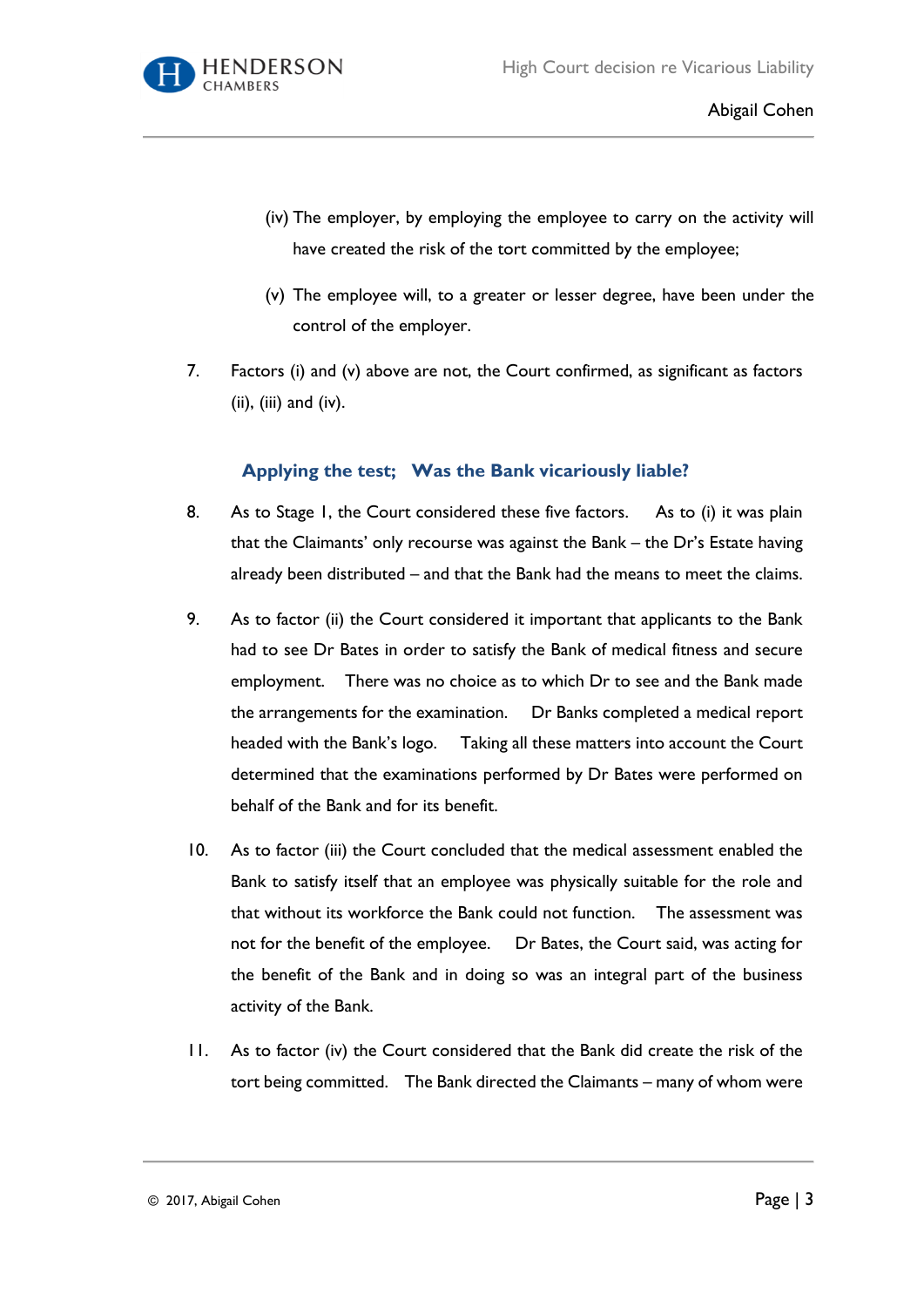

young girls at the time – to attend Dr Bates' home for an examination in a room alone and the examination included, for example, a chest measurement.

- 12. As to factor (v), control, the Court accepted that Dr Bates organised his own professional life and carried out other medical activities not for the Bank. But, it said, this did not negate a control argument neither did the fact that examinations were performed in his own home. The Court said that what had to be looked at is the control which existed as between the Bank and Dr Bates in respect of the medical assessments, examinations and reports.
- 13. In that regard it was relevant that the Bank was directing Dr Bates as to the questions to be asked and the physical examinations to be carried out for the purposes of completing the template form. Control also manifested itself in that applicants had no choice as to which Dr to see. The control test was therefore made out.
- 14. Accordingly, the Court did not hesitate in finding that all of the criteria at Stage 1 of the test were met.
- 15. As to Stage 2 and the question of 'close connection' the Court held that:

*"The claimants were in physical proximity to Dr Bates by reason of the nature of the examination. He was a doctor and, at the time of these offences, is likely to have been viewed by young women as being in authority not least because he was the doctor chosen by their present or prospective employer to carry out a medical examination relating to their employment. The sexual abuse took place when the doctor was engaged in the duties at the time and place required by the Bank. On the facts I find that the alleged sexual abuse was inextricably interwoven with the carrying out by the doctor of his duties pursuant to his engagement by the Bank."*

- 16. Stage 2 was therefore also held to be satisfied.
- 17. Finally, applying the check of whether it is fair, just and reasonable to impose liability, the Court accepted that it was balancing between two innocent parties. It noted again that the Claimants recourse was now only against the Bank. The